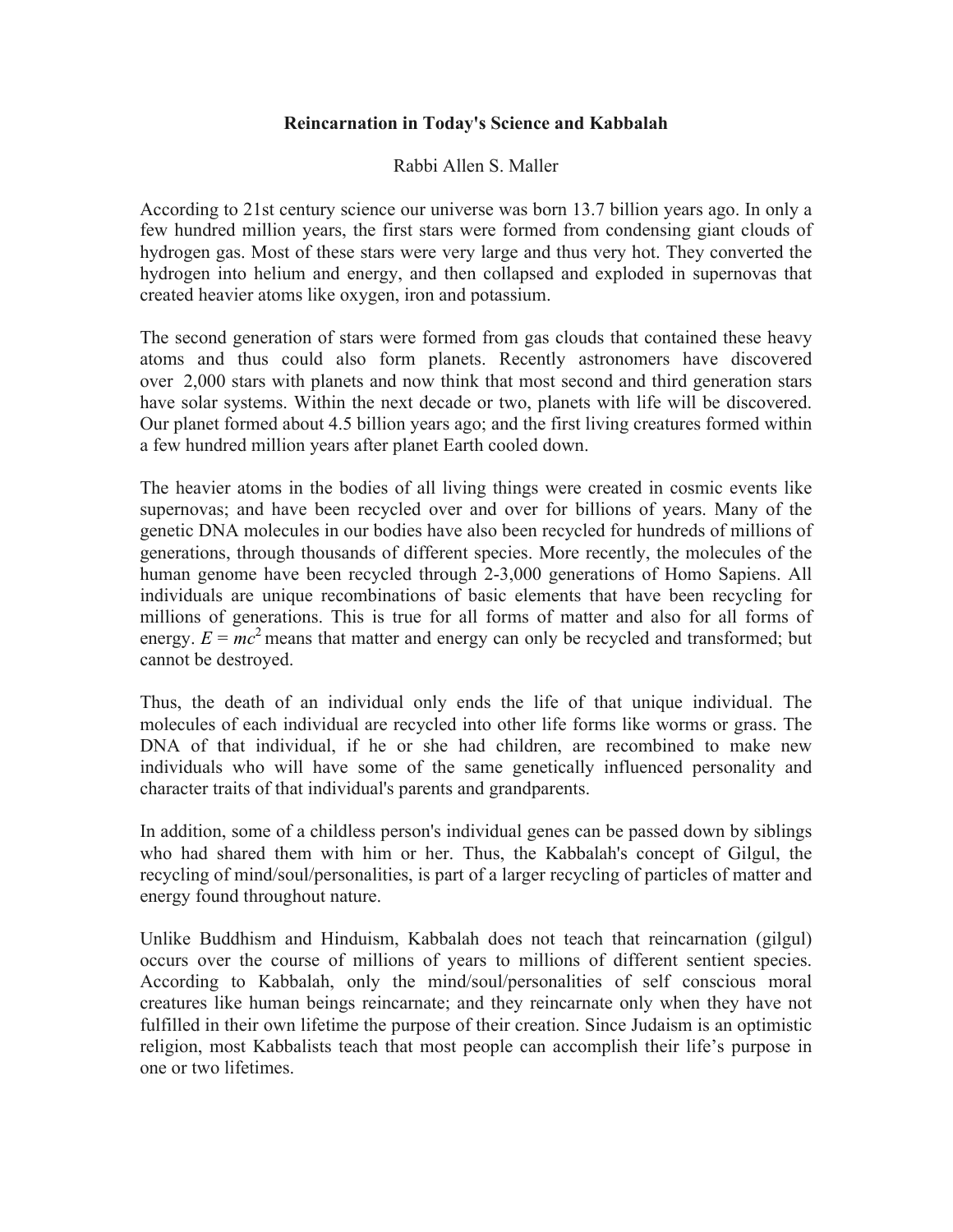A few mind/souls may take 3-5 lifetimes or more. The bright mind/souls of great religious figures like Moses or Miriam can turn into dozens of sparks that can each reincarnate several times. The tragic mind/souls of Jews whose children have been cut off from the Jewish people, either through persecution or conversion to another religion, will reincarnate as one of their own no longer Jewish descendants. These descendant mind/souls will seek to return to the Jewish people. A majority of people who end up converting (or reverting) to Judaism and the Jewish people have Jewish mind/souls from one of their own ancestors.

Every human on earth has 8 great grandparents and 16 great great grandparents. Each of these 24 individuals contributes an equal amount of genetic material to their descendants. Nevertheless, brothers or sisters who share the same 24 ancestors do not have identical genomes. Unless they are identical twins their physical, mental and personality traits always differ, sometimes greatly, from siblings who share the same physical genetic heritage. This difference is the result of the unique physical combination of genes that occurs at conception; and the unique mind/soul that is formed in the body sometime during the later half of the second trimester.

Every year many hundreds of people find out that one or two of their 24 ancestors might have been Jewish.. For most of them this discovery is an interesting fact of little significance. For many of them it might be an embarrassment to be ignored. But for some of them it becomes a life changing discovery. They feel drawn to Jewish people and seek to learn about Jewish music, food, literature, culture and religion. They feel more and more attached in some mysterious way to the Holocaust and the struggle of Israel to live in peace in the Middle East. Many of these people eventually are led to become Jewish either by formal conversion or by informal reversion within Reform synagogues.

According to a mystical 14th century Jewish Kabbalistic teaching found in Sefer HaPliyah, those people who do feel this powerful attraction to Jewish things and Jewish people, have Jewish mind/souls that are reincarnations (gilgulim) of one of their own Jewish ancestors from 3-7 generations in the past. That explains why they react to the discovery of some Jewish heritage in such a unusual way. It also explains why some people who do not even know that they have Jewish ancestors follow a similar path; and only discover a Jewish ancestor years after they have returned to the Jewish people.

The Hebrew word for reincarnation is Gilgul which means recycling. Prior to scientific discoveries in genetics and DNA studies almost all people in the east believed that all people are born with new souls. Now we know that all the elements of our bodies, including our brains, have been recycled countless times. Yet we all are new because the recycling always results in a new recombination. The Jewish mystical tradition of Gilgul claims that many people are born with a soul that has lived on this planet before.

Most people do not reincarnate after their life on this earth is over. Most people who end up becoming Jewish, especially now, after the Jewish people have experienced several generations of assimilation, marriage to non-Jews, hiding from anti-Semitism and outright genocide, are descendants of people whose children or grandchildren, in one way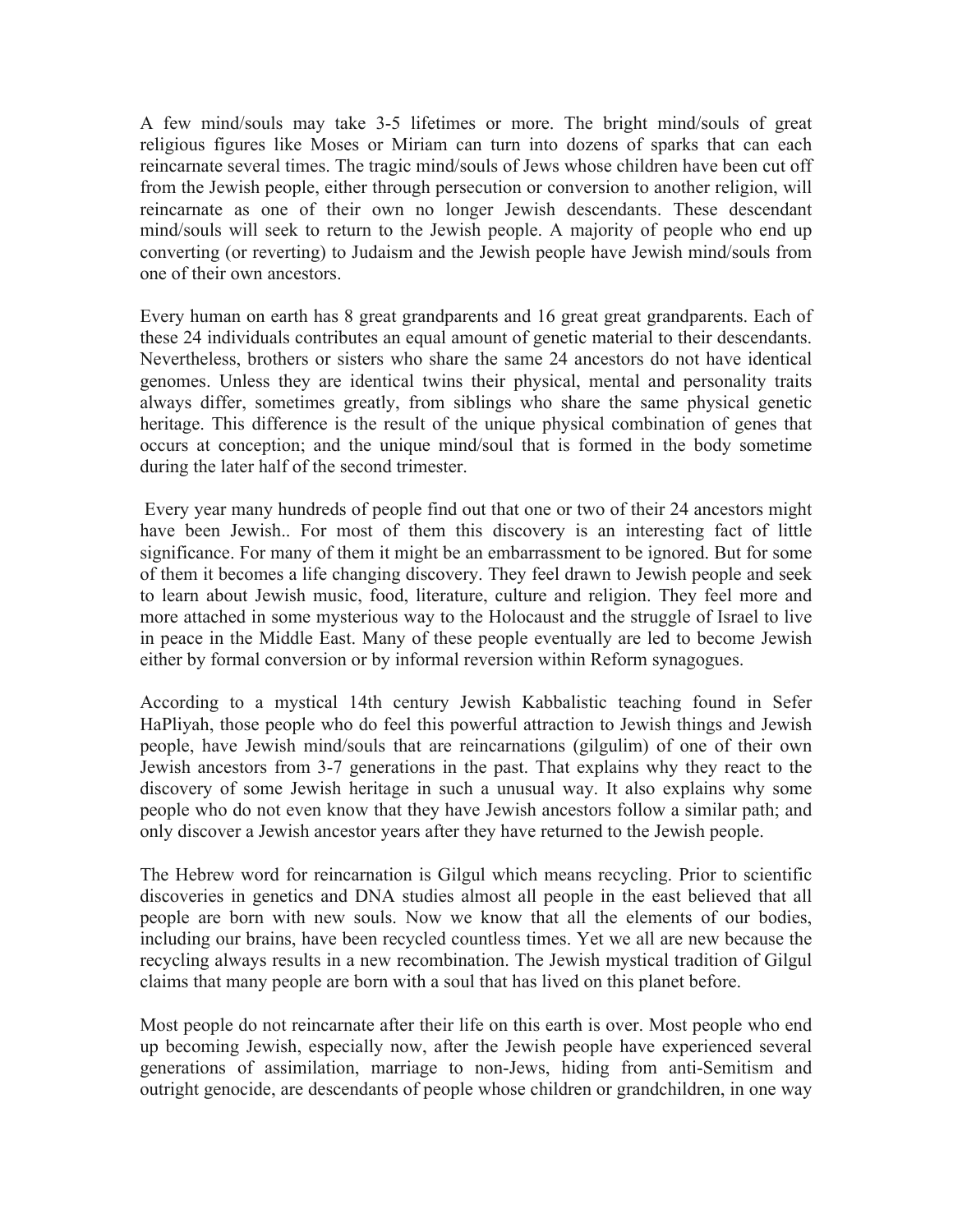or another, were cut off from the Jewish People. Among their non-Jewish descendants a few will inherit a Jewish soul that will seek to return to the Jewish people. A special few of those who are drawn to join the Jewish people are descendants of non-Jewish people who tried to rescue Jews during the Holocaust.

For example, Nelly Altenburger, a non-Jewish 12 year old girl born in Sao Paulo Brazil, reads two books by Nobel Prize Laureate Yiddish writer Isaac Bashevis Singer and feels "I have found my people". A few years later Nelly converts to Judaism, goes to a University, majors in Hebrew Language and Literature and becomes a teacher in a Jewish Day School. Now Nelly is the Rabbi of a synagogue in Danbury, Connecticut. A Jewish soul has returned home. There are thousands of biographies like this, but most of them do not end up becoming a rabbi.

If you think you might have an ancestor who was Jewish, but no one in your family seems to know, you can use a introspective personality and character test to give you some hints.

1- Do you like to ask questions especially about religion? But when you asked them as a child, you were told faith is a gift from God and you shouldn't question it. This never satisfied you, although others didn't question it.

2- The trinity never made any sense to you even as a young child. You prayed to God the father more easily and more frequently than Jesus, the son of God, even though you were told to pray to Jesus. You never could believe that people who didn't believe in Jesus couldn't go to Heaven.

3- On first learning of the Holocaust you reacted more emotionally than your friends or other members of your family. You feel some sense of connection with the Jewish struggle to defend Israel.

4- You have an attraction to Jewish people, or to Judaism and Jewish culture. You have always been more open to people who were culturally, nationally or religiously different from your own family, than your friends or class mates.

If you answer yes to three of these four items you probably have Jewish ancestors. Many, but not all, people who answer yes to all four items will be interested in learning more about their Jewish roots. If you become very interested in studying Judaism you might have a Jewish soul. According to Jewish mystical teachings (Kabbalah), many (not all) people reincarnate at least once after they die.

This is especially true for Jews who died and had no Jewish children who survived them (Sefer HaPliyah). Their souls reincarnate in one of their non-Jewish descendants who is drawn to: Jewish things, Jewish people and Judaism. If the following item also applies to you, you certainly have a Jewish soul.

5- When you start to learn about Judaism: the ideas and values seem reasonable to you;